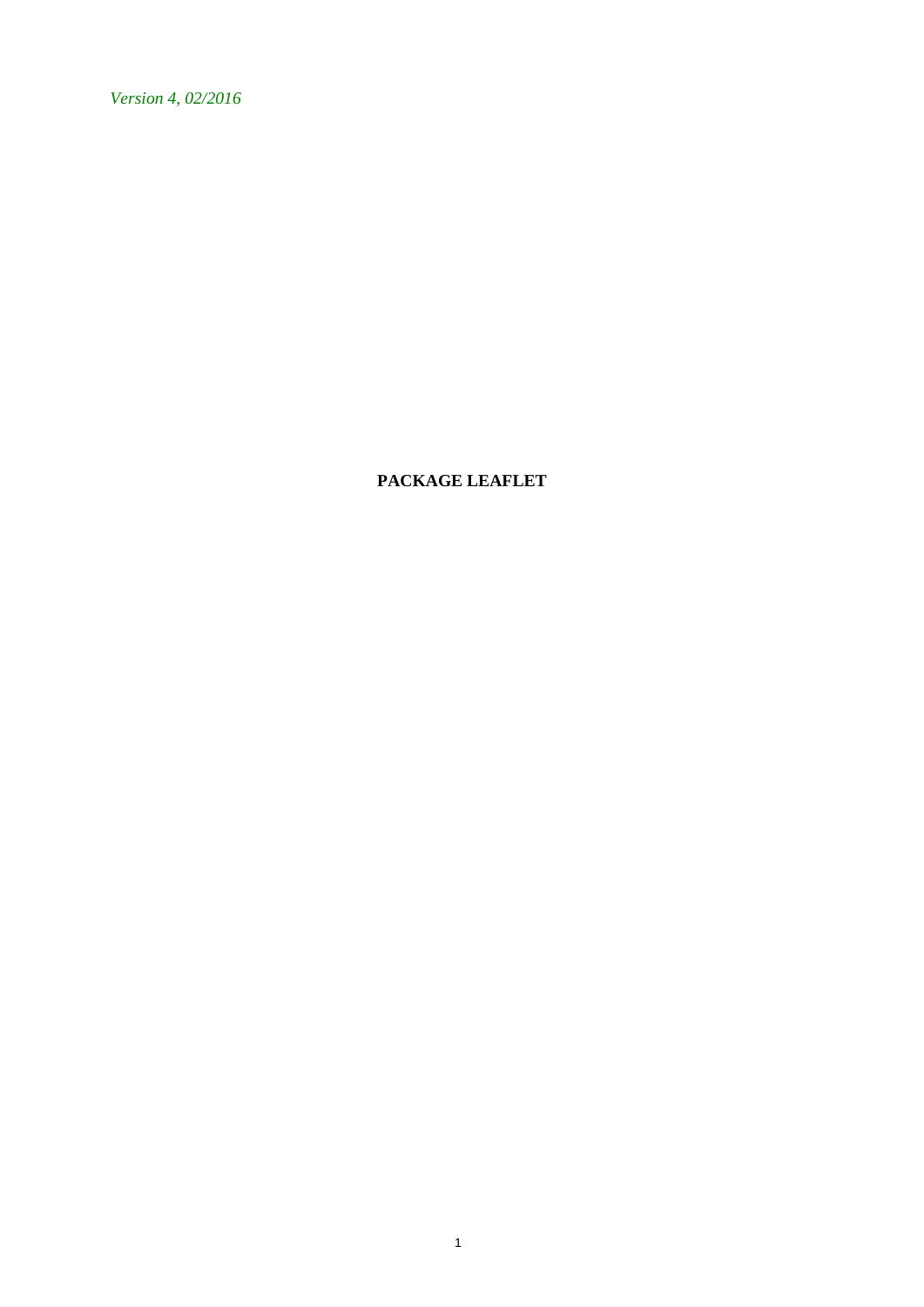# **Package leaflet: Information for the user**

# **Desogestrel 75 microgram film coated tablets**

## **Read all of this leaflet carefully before you start taking this medicine because it contains important information for you.**

- Keep this leaflet. You may need to read it again.
- If you have any further questions, ask your doctor, pharmacist or nurse.

This medicine has been prescribed for you only. Do not pass it on to others. It may harm them, even if their signs of illness are the same as yours.

If you get any side effects, talk to your doctor, pharmacist or nurse. This includes any possible side effects not listed in this leaflet. See section 4.

# **What is in this leaflet**

- 1. What Desogestrel is and what it is used for
- 2. What you need to know before you take Desogestrel
- 3. How to take Desogestrel
- 4. Possible side effects
- 5. How to store Desogestrel
- 6. Contents of the pack and other information

## **1. What Desogestrel is and what it is used for**

- Desogestrel is used to prevent pregnancy.
- There are 2 main kinds of hormone contraceptive.
	- The combined pill, **"The Pill"**, which contains 2 types of female sex hormone, an oestrogen and a progestogen
	- The progestogen-only pill, **POP or mini-pill**, which doesn't contain an oestrogen.
- Desogestrel is a progestogen-only-pill (POP), or a **mini-pill.**
- Desogestrel contains a small amount of one type of female sex hormone, the progestogen **desogestrel**.
- Most POPs or minipills work primarily by preventing the sperm cells from entering the womb but they do not always prevent the egg cell from ripening, which is the main way that combined pills work.
- Desogestrel is different from other mini-pills in having a dose that in most cases prevents the egg cell from ripening. As a result, Desogestrel is a highly effective contraceptive.
- In contrast to the combined pill, Desogestrel can be used by women who do not tolerate oestrogens and by women who are breast feeding.
- A disadvantage is that vaginal bleeding may occur at irregular intervals during the use of Desogestrel. On the other hand you may not have any bleeding at all.

## **2. What you need to know before you take Desogestrel**

Desogestrel, like other hormonal contraceptives, does not protect against HIV infection (AIDS) or any other sexually transmitted disease.

## **Do not take Desogestrel if: '**

- you are **allergic** to desogestrel or any of the other ingredients of this medicine (listed in section 6).
- you have a thrombosis. Thrombosis is the formation of a **blood clot** in a blood vessel (e.g. of the legs (deep venous thrombosis) or the lungs (pulmonary embolism)).
- you have or have had **jaundice** (yellowing of the skin) or severe liver disease and your liver is still not working normally.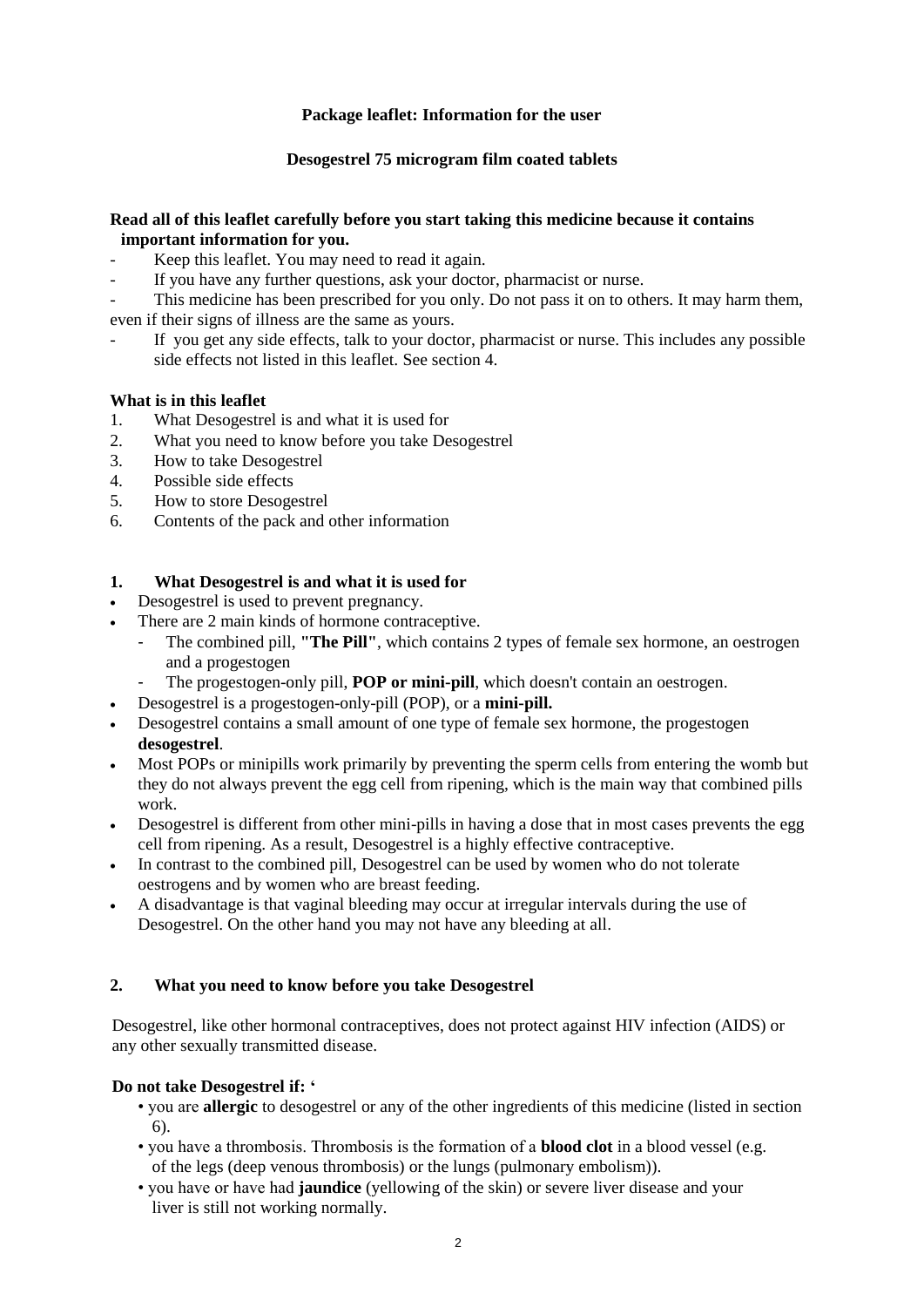- you have or if you are suspected of having a **cancer** that grows under the influence of sex-steroids, such as certain types of breast cancer.
- you have any unexplained **vaginal bleeding**.

If any of these conditions apply to you, tell your doctor before you start to use Desogestrel. Your doctor may advise you to use a non-hormonal method of birth control. If any of these conditions appear for the first time while using Desogestrel, consult your doctor immediately.

# **Warnings and precautions**

Before you start Desogestrel tell your doctor or family planning nurse, if you:

- have ever had **breast cancer**.
- have **liver cancer,** since a possible effect of Desogestrel cannot be excluded.
- have ever had a **thrombosis**.
- have **diabetes**.
- suffer from **epilepsy** (See section 'Other medicines and Desogestrel').
- have **tuberculosis** (See section 'Other medicines and Desogestrel').
- have **high blood pressure**.
- have or have had **chloasma** (yellowish-brown pigmentation patches on the skin, particularly of the face); if so avoid too much exposure to the sun or ultraviolet radiation.

# **Psychiatric disorders:**

Some women using hormonal contraceptives including Desogestrel have reported depression or depressed mood. Depression can be serious and may sometimes lead to suicidal thoughts. If you experience mood changes and depressive symptoms contact your doctor for further medical advice as soon as possible.

When Desogestrel is used in the presence of any of these conditions, you may need to be kept under close observation. Your doctor can explain what to do.

## **Breast cancer**

- **It is important** to regularly check your breasts and **you should contact your doctor as soon as possible if you feel any lump in your breasts**.
- Breast cancer has been found slightly more often in women who take the Pill than in women of the same age who do not take the Pill. If women stop taking the Pill, this reduces the risk, so that 10 years after stopping the Pill, the risk is the same as for women who have never taken the Pill.

Breast cancer is rare under 40 years of age but the risk increases as the woman gets older. Therefore, the extra number of breast cancers diagnosed is higher if a woman continues to take the Pill when she is older. How long she takes the Pill is less important.

- In every 10,000 women who take the Pill for up to 5 years but stop taking it by the age of 20, there would be less than 1 extra case of breast cancer found up to 10 years after stopping, in addition to the 4 cases normally diagnosed in this age group.
- In 10,000 women who take the Pill for up to 5 years but stop taking it by the age of 30, there would be 5 extra cases in addition to the 44 cases normally diagnosed.
- In 10,000 women who take the Pill for up to 5 years but stop taking it by the age of 40, there would be 20 extra cases in addition to the 160 cases normally diagnosed.

The risk of breast cancer in users of progestogen-only pills like Desogestrel is believed to be similar to that in women who use the Pill, but the evidence is less conclusive.

Breast cancers found in women who take the Pill, seem less likely to have spread than breast cancers found in women who do not take the Pill.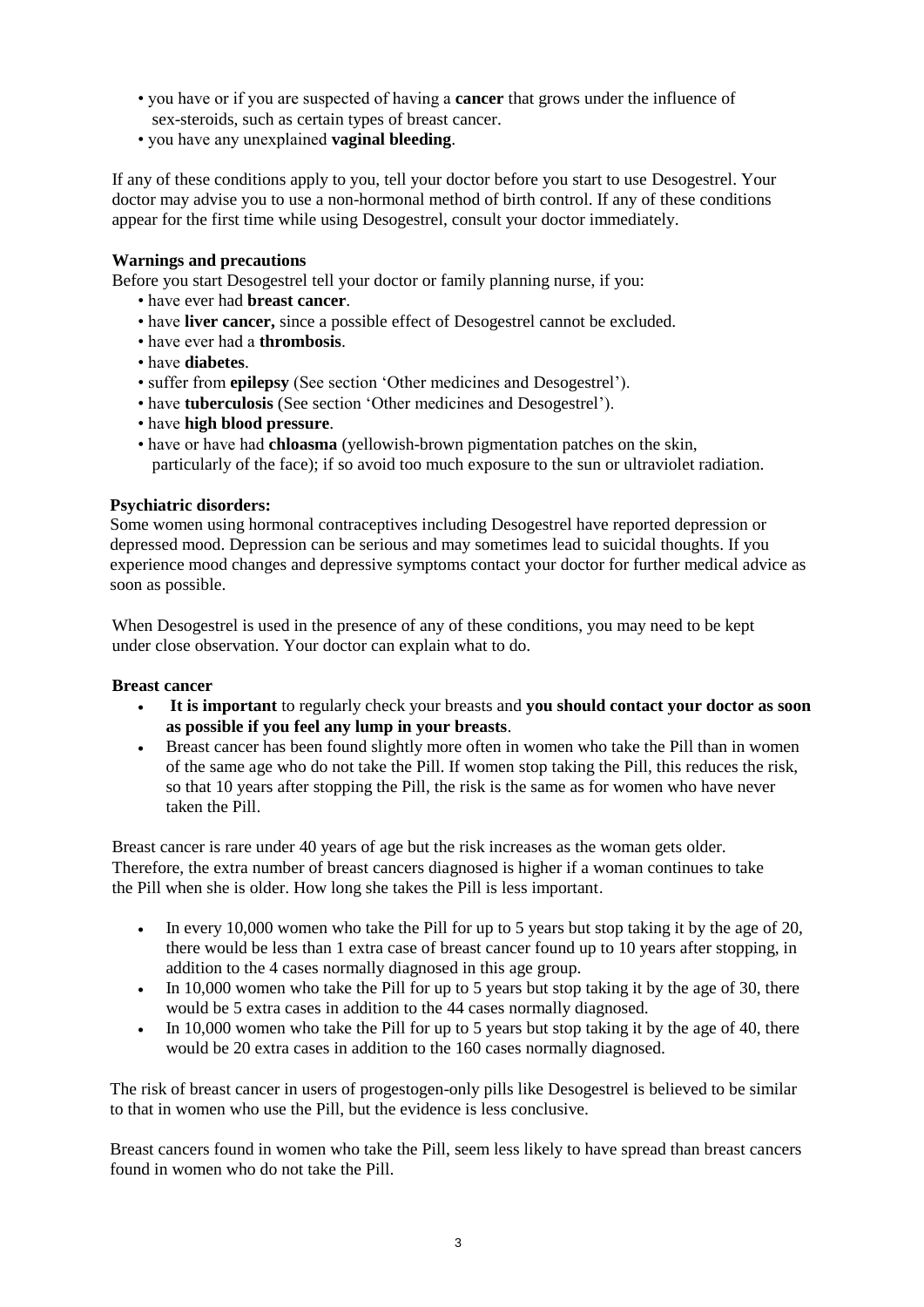It is not certain whether the Pill causes the increased risk of breast cancer. It may be that the women were examined more often, so that the breast cancer is noticed earlier.

## **Thrombosis**

**See your doctor immediately if you notice possible signs of a thrombosis** (see also 'Regular checkups').

Thrombosis is the formation of a **blood clot**, which may block a blood vessel. A thrombosis sometimes occurs in the deep veins of the legs (deep venous thrombosis). If this clot breaks away from the veins where it is formed, it may reach and block the arteries of the lungs, causing a so-called "pulmonary embolism". A pulmonary embolism can cause chest pain, breathlessness, collapse or even death.

• Deep venous thrombosis is a rare occurrence. It can develop whether or not you are taking the Pill. It can also happen if you become pregnant.

The risk is higher in Pill-users than in non-users. The risk with progestogen-only pills like Desogestrel is believed to be lower than in users of Pills that also contain oestrogens (combined pills)

#### **Other medicines and Desogestrel**

Tell your doctor, pharmacist, or Family Planning Nurse if you are taking, have recently taken or might take any other medicines or herbal products. This includes medicines obtained without a prescription.

Some medicines may stop Desogestrel from working properly. These include medicines used for the treatment of:

- epilepsy (e.g. primidone, phenytoin, carbamazepine, oxcarbazepine, felbamate and phenobarbital)
- tuberculosis (e.g. rifampicin)
- HIV infections (e.g. ritonavir), or other infectious diseases (e.g. griseofulvin)
- stomach upset (medical charcoal)
- depressive moods (the herbal remedy St. John's Wort).

Your doctor can tell you if you need to take additional contraceptive precautions and if so, for how long.

Desogestrel may also interfere with how certain medicines work, causing either an increase in effect (e.g. medicines containing cyclosporine) or a decrease in effect.

#### **Pregnancy, breast-feeding and fertility**

If you are pregnant or breast-feeding, think you may be pregnant or are planning to have a baby, ask your doctor or pharmacist for advice before taking this medicine.

#### Pregnancy

Do not use Desogestrel if you are pregnant, or think you may be pregnant.

## Breast-feeding

Desogestrel may be used while you are breast-feeding. Desogestrel does not influence the production or the quality of breast milk. However, a small amount of the active substance of Desogestrel passes over into the milk.

The health of children who were breast-fed for 7 months while their mothers were using desogestrel has been studied up until they were 2½ years of age. No effects on the growth and development of the children were observed.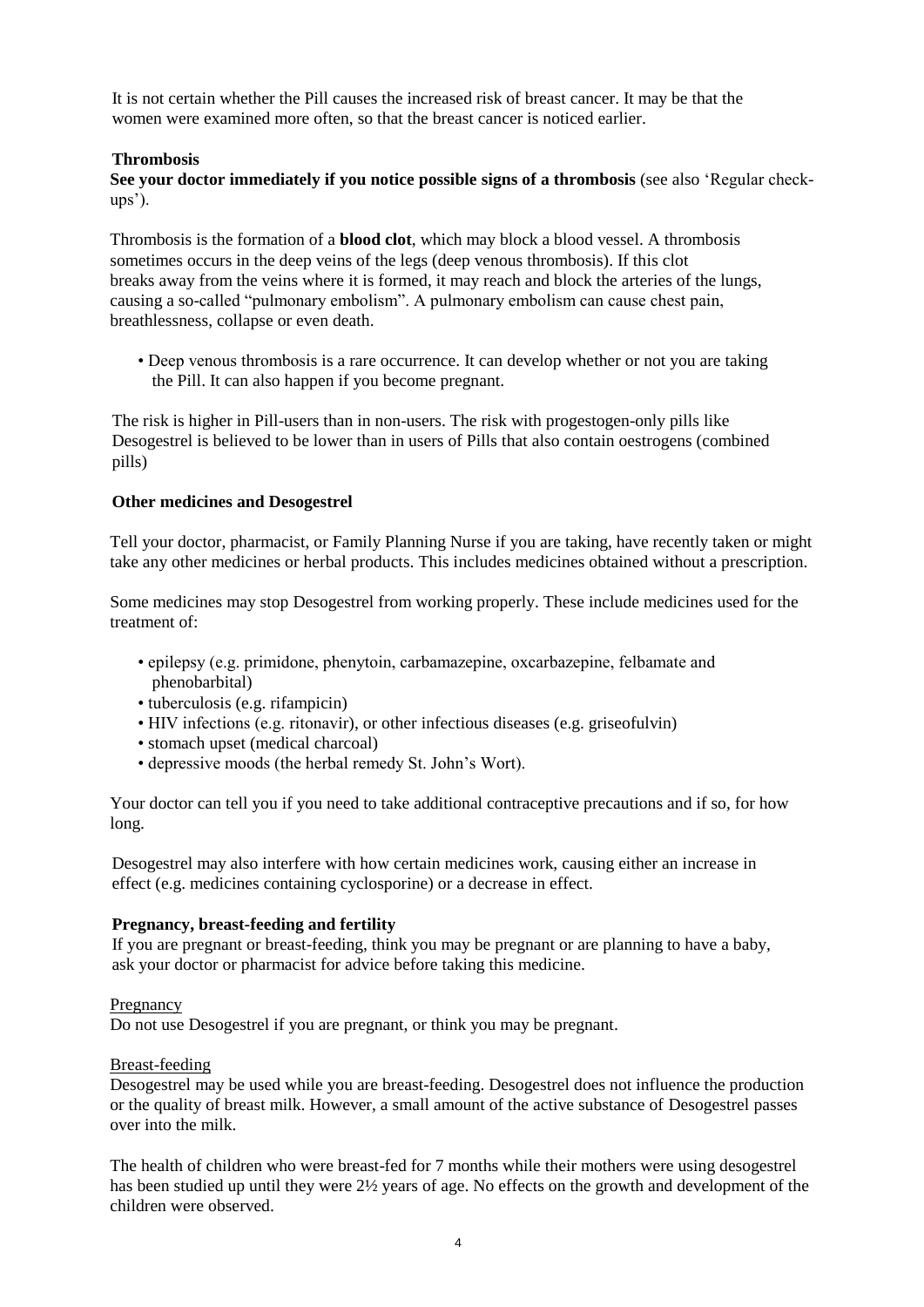If you are breast feeding and want to use Desogestrel, please contact your doctor.

# Fertility

There is no evidence to suggest any short or long term infertility effects following the use of this medicine. However, in patients receiving similar oral contraceptive products, temporary infertility after discontinuance of treatment has been seen occasionally.

# **Driving and using machines**

Desogestrel has no known effect on the ability to drive or use machines

## **Desogestrel contains lactose**

Desogestrel contains lactose (milk sugar). Please contact your doctor before taking Desogestrel if you have been told by your doctor that you are intolerant to some sugars.

## **Use in adolescents**

No clinical data on efficacy and safety are available in adolescents below 18 years.

# **Regular Check-ups**

When you are using Desogestrel, your doctor will tell you to return for regular check-ups. In general, the frequency and nature of these check-ups will depend on your personal situation.

# **Contact your doctor as soon as possible if:**

- you notice possible signs of a **blood clot** (e.g. severe pain or swelling in either of your legs) unexplained pains in the chest, breathlessness, an unusual cough, especially when you cough up blood)
- you have a sudden, severe stomach ache or **jaundice** (you may notice yellowing of the skin, the whites of the eyes, or dark urine, possibly a sign of **liver problems**)
- you feel a lump in your **breast**
- you have a sudden or severe pain in the lower abdomen or stomach area (possibly a sign of an **ectopic pregnancy** - a pregnancy outside the womb)
- you are to be immobilised or are to have surgery (consult your doctor at least four weeks in advance)
- you have unusual, heavy **vaginal bleeding**
- you suspect that you are **pregnant**

## **3. How to take Desogestrel**

Always take this medicine exactly as your doctor, pharmacist or family planning nurse has told you. Check with your doctor, pharmacist or family planning nurse if you are not sure.

## **When and how to take the tablets**

Each strip of Desogestrel contains 28 tablets – 4 weeks supply.

- **Take your tablet each day at about the same time. Swallow the tablet whole, with water.**
- Arrows are printed on the front of the strip, between the tablets. The days of the week are printed on the back of the strip. Each day corresponds with one tablet.
- Every time you start a new strip of Desogestrel, take a tablet from the top row. Don't start with just any tablet. For example if you start on a Wednesday, you must take the tablet from the top row marked (on the back) with WED.
- Continue to take one tablet every day until the pack is empty, always following the direction indicated by the arrows. By looking at the back of your pack you can easily check if you have already taken your tablet on a particular day.
- You may have some bleeding during the use of Desogestrel, (See Section 4 Side Effects) but you must continue to take your tablets as normal.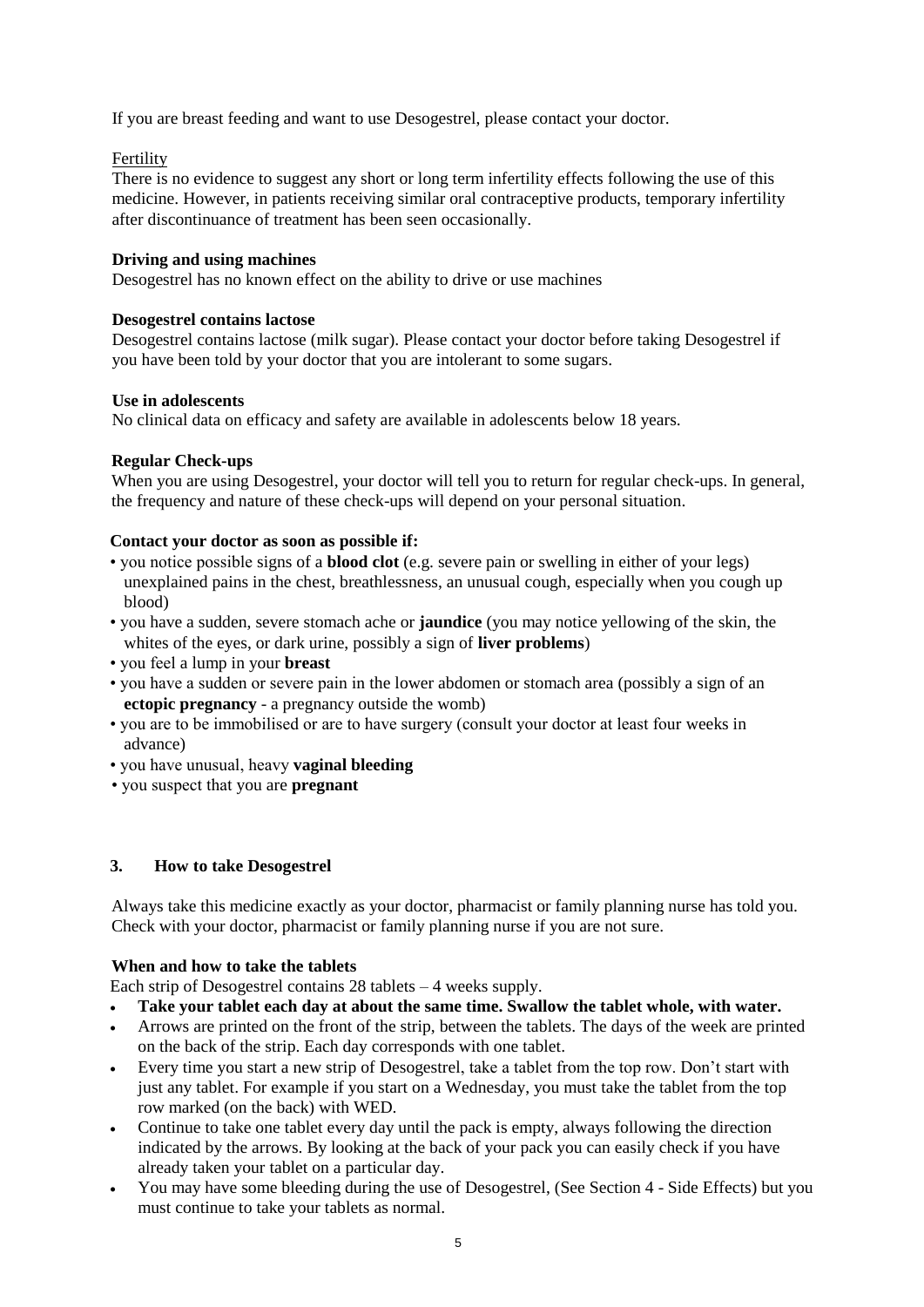When a strip is empty, you must start with a new strip of Desogestrel on the next day – without interruption and without waiting for a bleed.

## **Starting your first pack of Desogestrel**

#### **If you are not using hormonal contraception at present (or in the past month)**

Wait for your period to begin. On the first day of your period take the first Desogestrel tablet. Additional contraceptive precautions are not necessary.

If you take your first tablet on days 2 to 5 of your period use an additional barrier method of contraception for the first 7 days of tablet-taking.

## **When you change from a combined pill (COC), vaginal ring, or transdermal patch.**

**If you have** a tablet-, ring- or patch-free break

- You can also start at the latest the day following the tablet-, ring-, patch-free break, or placebo tablet interval, of your present contraceptive.
- **If you follow these instructions, make sure you use an additional barrier method of contraception for the first 7 days of tablet-taking.**

#### **If you don't have** a tablet-, ring- or patch-free break

- Start taking Desogestrel on the day after you take the last tablet from the present Pill pack, or on the day of removal of your vaginal ring or patch (this means no tablet-, ring- or patch-free break).
- If your present Pill pack also contains inactive tablets you can start Desogestrel on the day after taking the last active tablet (if you are not sure which this is, ask your doctor or pharmacist).
- **If you follow these instructions, additional contraceptive precautions are not necessary.**

## **When you change from another progestogen-only pill (mini-pill)**

Switch on any day from another mini pill. Additional contraceptive precautions are not necessary.

#### **When you change from an injection, implant or a hormonal IUS**

Start using Desogestrel when your next injection is due or on the day that your implant or you IUS is removed. Additional contraceptive precautions are not necessary.

# **After you have a baby**

You can start Desogestrel between 21 to 28 days after the birth of your baby.

If you start later, make sure that during the first cycle you use an additional barrier method of contraception for the first 7 days of tablet-taking. However, if you have already had sex, check that you are not pregnant before starting Desogestrel. Information for breast-feeding women can be found in section 2 "What you need to know before you take Desogestrel" in the paragraph "Pregnancy, breast-feeding and fertility". Your doctor can also advise you.

## **After a miscarriage or an abortion**

Your doctor will advice you.

## **If you forget to take Desogestrel**

#### If you are **less than 12 hours late:**

• Take the missed tablet as soon as you remember and take the next one at the usual time. Desogestrel will still protect you from pregnancy.

#### If you are **more than 12 hours late:**

• If you are more than 12 hours late in taking any tablet, **you may not be completely protected against pregnancy.** The more consecutive tablets you have missed, the higher the risk that you might fall pregnant.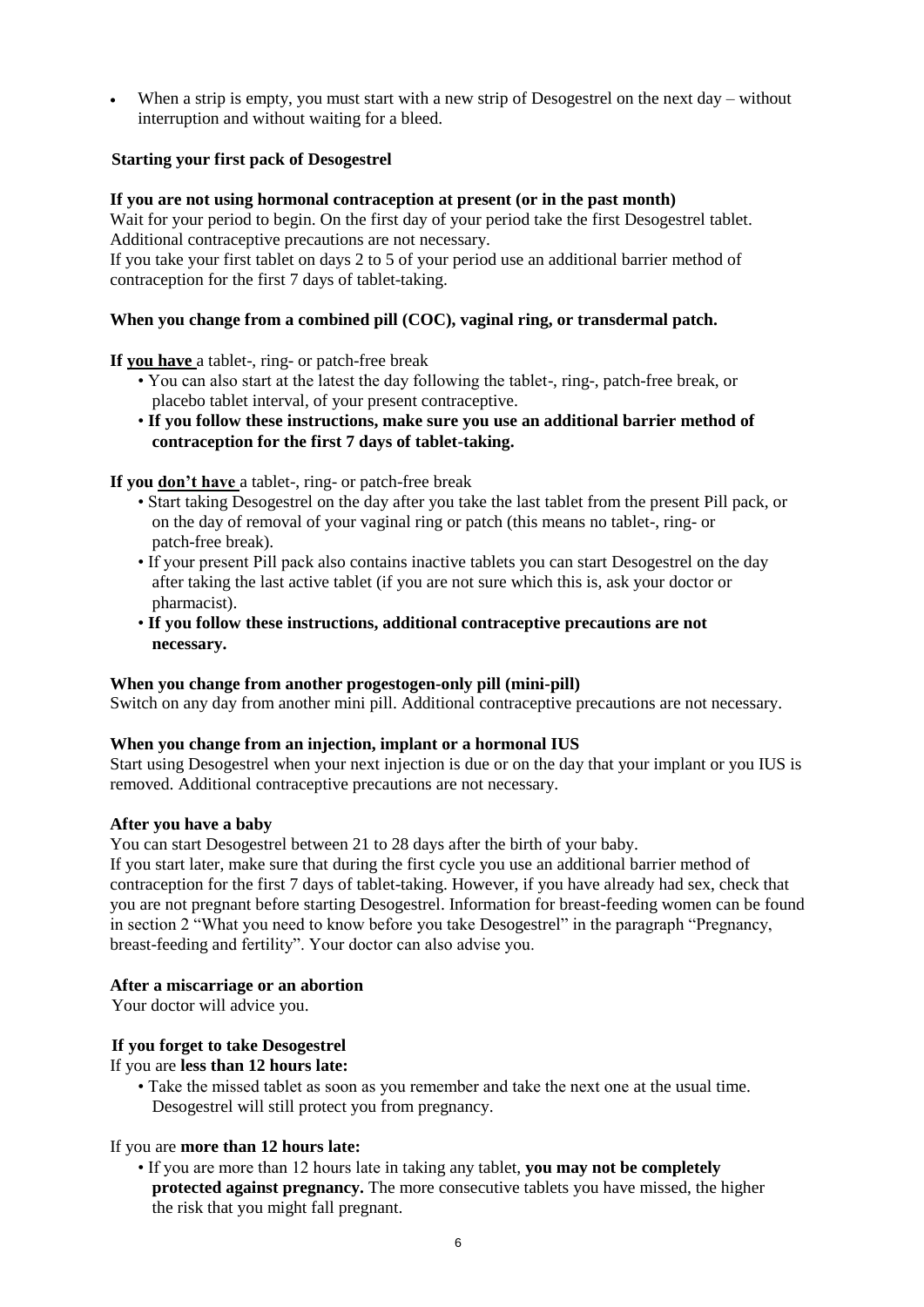- Take a tablet as soon as you remember and take the next one at the usual time. This may mean taking two in one day. This is not harmful. (If you have forgotten more than one tablet you don't need to take the earlier missed ones). Continue to take your tablets as usual but you must also use an extra method, such as a condom, for the **next 7 days**.
- If you are more than 12 hours late taking your tablet and have had sex it is safe to use **emergency contraception**; please consult your pharmacist or doctor.
- If you missed one or more tablets in the **very first week** of tablet-intake and had intercourse in the week before missing the tablets, you may fall pregnant. Ask your doctor for advice.

## **If you vomit or use medical charcoal**

If you vomit, or use medical charcoal within 3 - 4 hours after taking your Desogestrel tablet or have severe diarrhoea, the active ingredient may not have been completely absorbed. Follow the advice for forgotten tablets in the section above.

# **If you take more Desogestrel than you should**

There have been no reports of serious harmful effects from taking too many Desogestrel tablets at one time. Symptoms that may occur are nausea, vomiting and in young girls, slight vaginal bleeding. For more information ask your doctor for advice.

# **If you stop taking Desogestrel**

You can stop taking Desogestrel whenever you want. From the day you stop you are no longer protected against pregnancy.

If you have any further questions on the use of this product, ask your doctor or pharmacist.

## **4. Possible side effects**

Like all medicines, this medicine can cause side effects, although not everybody gets them. Tell your doctor if you notice any unwanted effect, especially if severe or persistent.

**Serious side effects** associated with the use of desogestrel are described in section 2 "What you need to know before you take Desogestrel". Please read this section for additional information on 'Breast cancer' and 'Thrombosis', and consult your doctor at once where appropriate.

**Vaginal bleeding may occur at irregular intervals** while using Desogestrel. This may be just slight staining which may not even require a pad, or heavier bleeding, which looks rather like a scanty period. You may need to use tampons or sanitary towels. You may also not have any bleeding at all. Irregular bleeding is not a sign that Desogestrel is not working. In general, you need not take any action; just continue to take Desogestrel. **If bleeding is heavy or prolonged you should consult your doctor.**

## **How often are other possible side effects seen?**

**Common** (affecting less than 1 in 10 women)

- mood changes
- depressed mood
- decreased sexual drive (libido)
- headache
- nausea
- acne
- breast pain
- irregular or no periods
- weight increase.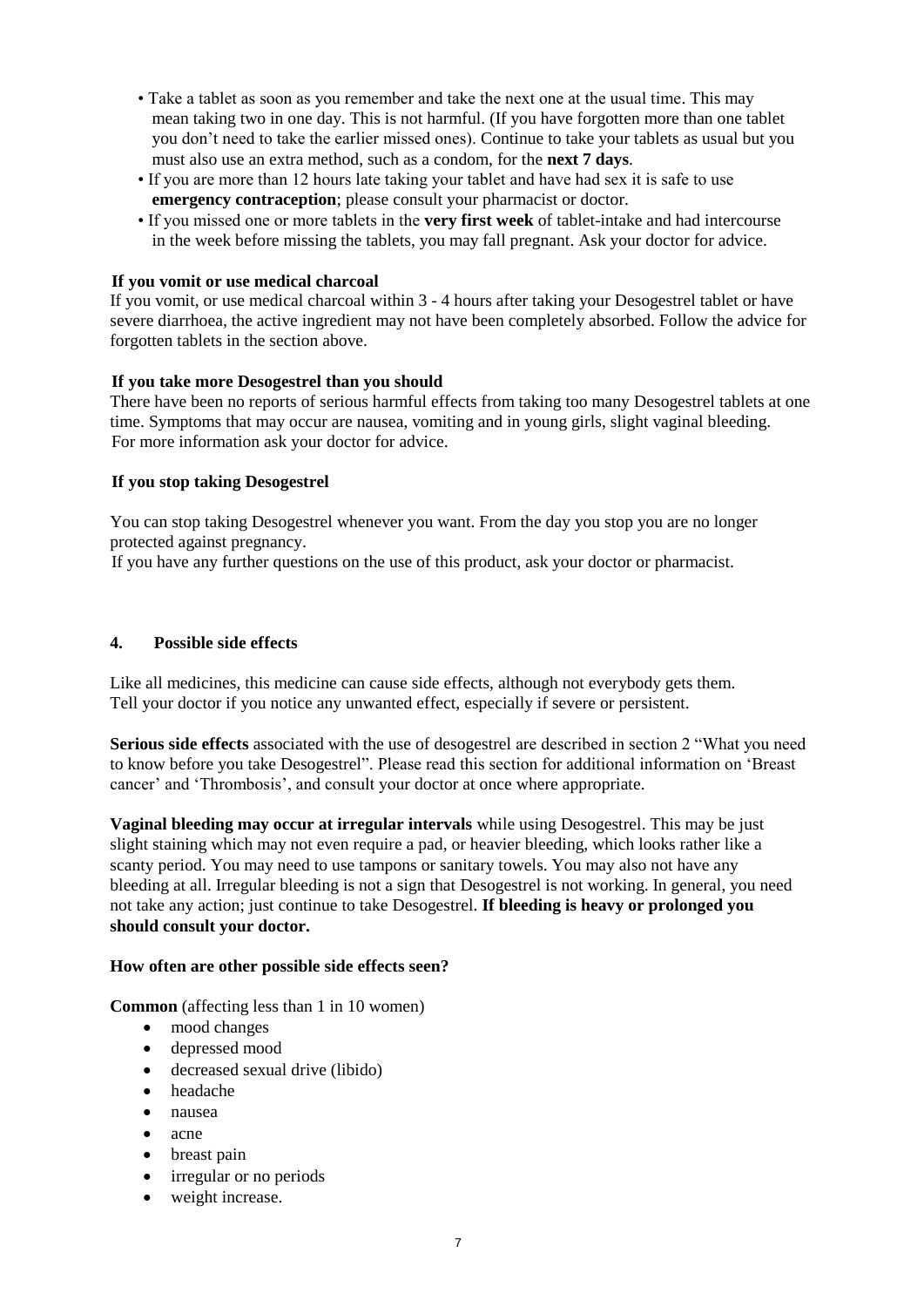**Uncommon** (affecting less than 1 in 100 women)

- infection of the vagina
- difficulties in wearing contact lenses
- vomiting, hair loss
- painful periods
- ovarian cysts
- tiredness

**Rare** (affecting less than 1 in 1000 women)

- skin conditions such as: rash, hives, painful blue-red skin lumps (erythema nodosum)
- breast secretion or leakage may occur

You should see your doctor immediately if you experience symptoms of angioedema, such as (i) swollen face, tongue or pharynx, (ii) difficulty to swallow, or (iii) hives and difficulties to breathe.

If you get any side effects, talk to your doctor, pharmacist or family planning nurse. This includes any possible side effects not listed in this leaflet.

# **Reporting of side effects**

If you get any side effects, talk to your doctor, pharmacist or nurse. This includes any possible side effects not listed in this leaflet. You can also report side effects directly via the Yellow Card Scheme Website: www.mhra.gov.uk/yellowcard or search for MHRA Yellow Card in the Google Play or Apple App Store.

By reporting side effects you can help provide more information on the safety of this medicine.

## **5. How to store Desogestrel**

Keep this medicine out of the sight and reach of children.

Do not use this medicine after the expiry date which is printed on the carton and blister. The expiry date refers to the last day of that month.

This medicinal product does not require any special storage conditions.

Do not throw away any medicines via waste water or household waste. Ask your pharmacist how to throw away medicines you no longer use. These measures will help to protect the environment.

## **6. Contents of the pack and other information**

## **What Desogestrel contains**

- The active substance is desogestrel. One (1) film-coated tablet contains 75 micrograms of desogestrel.
- The other ingredients are: Tablet core: Lactose monohydrate, All rac α Tocopherol (E307), Povidone K30, Silica colloidal anhydrous, Talc (E553b), Maize starch, Stearic acid, Magnesium stearate (E470b) Film-coating: Hypromellose (HPMC2910, E464), Titanium dioxide (E171), Macrogol 400 (PEG 400)

## **What Desogestrel looks like and contents of the pack**

Desogestrel are white, round, biconvex, film-coated tablets, plain on both the sides. Desogestrel filmcoated tablets are packed in blister strips. Each blister contains 28 tablets Desogestrel is available in packs of 28 (1x28), 84 (3x28) and 168 (6x28) tablets.